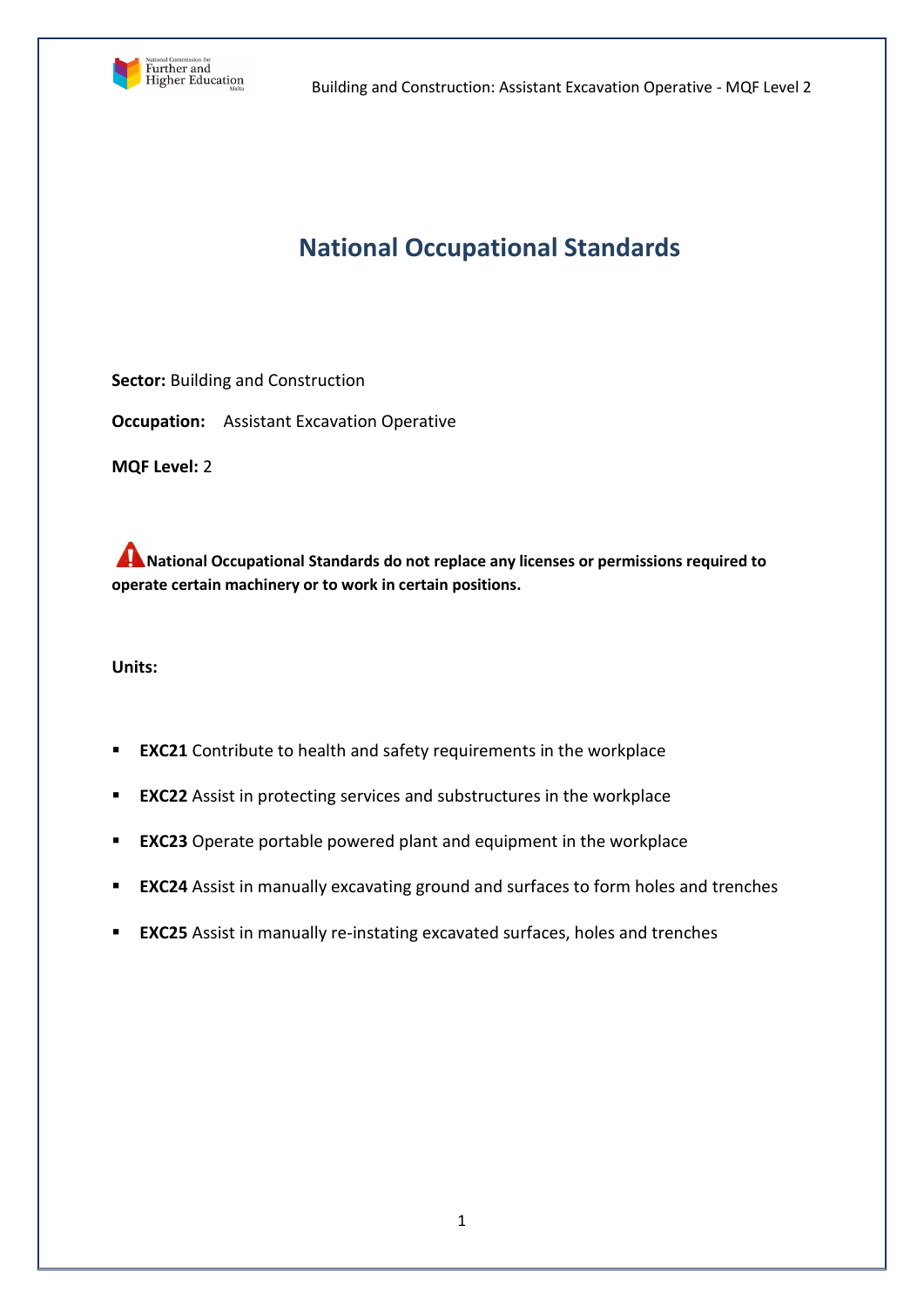

# **EXC21 - Contribute to health and safety requirements in the workplace**

This unit lists the knowledge and skills required by a person holding this position to carry out safe work activities in compliance with health and safety activities.

Upon completion of this unit the persons carrying out this work will possess the necessary knowledge and skills to follow health and safety procedures which ensure that their actions do not create health and safety risks to self or to others.

## **Performance Criteria**

The candidate must have the necessary knowledge and skills to:

- 1. Follow safe working practices in accordance with the workplace health and safety regulations
- 2. Identify potential hazards associated with own work practices and the workplace, and report them in accordance with organisational procedures
- 3. Follow the correct procedures in the event of hazards, injury or ill health
- 4. Carry out work practices to comply with supplied information to contribute to a healthy, safe and secure working environment

## **Required Knowledge**

- 1. Their roles and responsibilities under the Health and Safety Act as amended by Act XXXII of 2007 or as per most current legislation
- 2. Health concerns associated with the workplace and safe practices when carrying out work activities
- 3. The organisational policies and procedures, instruction and information which need to be complied with
- 4. The importance of co- operating with their employer on matters related to health and safety to safeguard their own wellbeing and of those others affected by their work activities
- 5. The Potential hazards in the workplace such as; electricity and other utility services, hazardous and non-hazardous substances, waste materials, working at height, access equipment, fire risks, other occupational work activities, manual handling, proximity hazards, changing weather conditions, and third party hazards
- 6. The importance of being aware and alert to the presence of hazards on site and other work areas
- 7. The effect of any toxic or hazardous materials detected on site to be used and what precautions need to be taken
- 8. The risks to health within a construction environment- substances hazardous to health, drugs,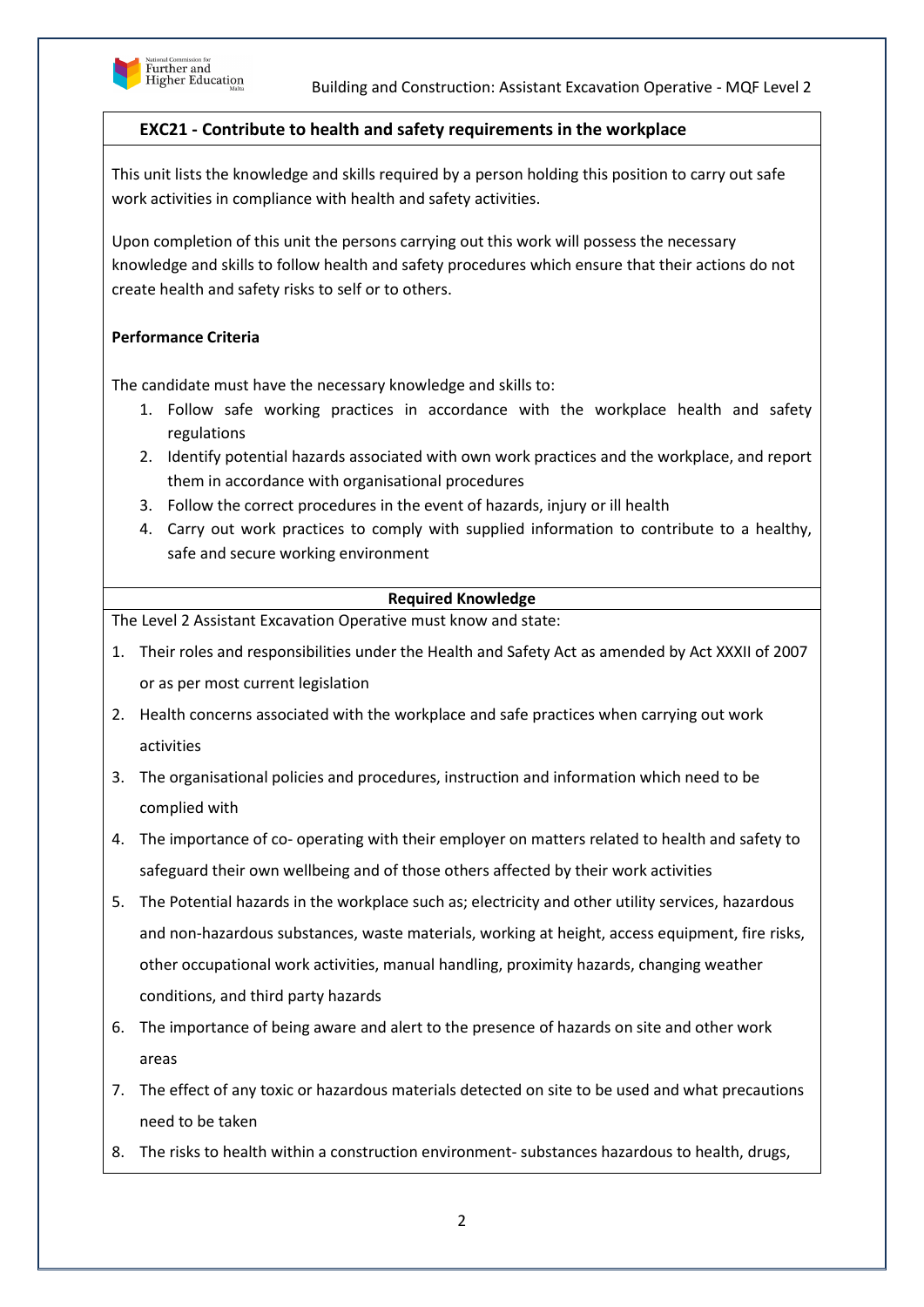

solvents and alcohol.

- 9. The importance of correct storage of combustibles and chemicals on site
- 10. The importance of working around mobile plant and equipment on site- keeping safe distances away from working equipment (exclusion zones)
- 11. The procedures for dealing with accidents and emergencies associated with the workplace and environment
- 12. The importance of reporting accidents and near misses
- 13. Personal responsibility for behaviour of health safety and welfare on site and the consideration of others
- 14. The arrangements for maintaining security on site and in the workplace e.g. storage of materials, components, tools, plant and equipment
- 15. The different arrangements used for checking security and operational arrangements in the workplace for workers, visitors, unauthorized personnel, public.

#### **Required Skills**

- 1. Comply with their individual duties and legal obligations under the Health and Safety Act XXXVII of 2007 or as per most current legislation
- 2. Work under supervision according to health and safety regulations and other relevant regulations that apply to the work requirements
- 3. Comply with safe working practices in accordance with organisational procedures
- 4. Recognise any hazards and hazardous materials associated with workplace activities and how changing circumstances could increase those hazards
- 5. Report any hazards and risks and changing circumstances in accordance with organisational procedures
- 6. Report near misses and accidents
- 7. Recognise emergency situations and report them in accordance with organisational requirements.
- 8. Make full use of Personal Protective Equipment (PPE) or RPE ( when necessary) to carry out work duties
- 9. Comply with organisational procedures for safely working around mobile plant and equipment
- 10. Carry out work activities to protect work areas from damage
- 11. Demonstrate good personal behaviour for workplace health safety and welfare
- 12. Assist in carrying out security arrangements and procedures that should be observed and followed when working on site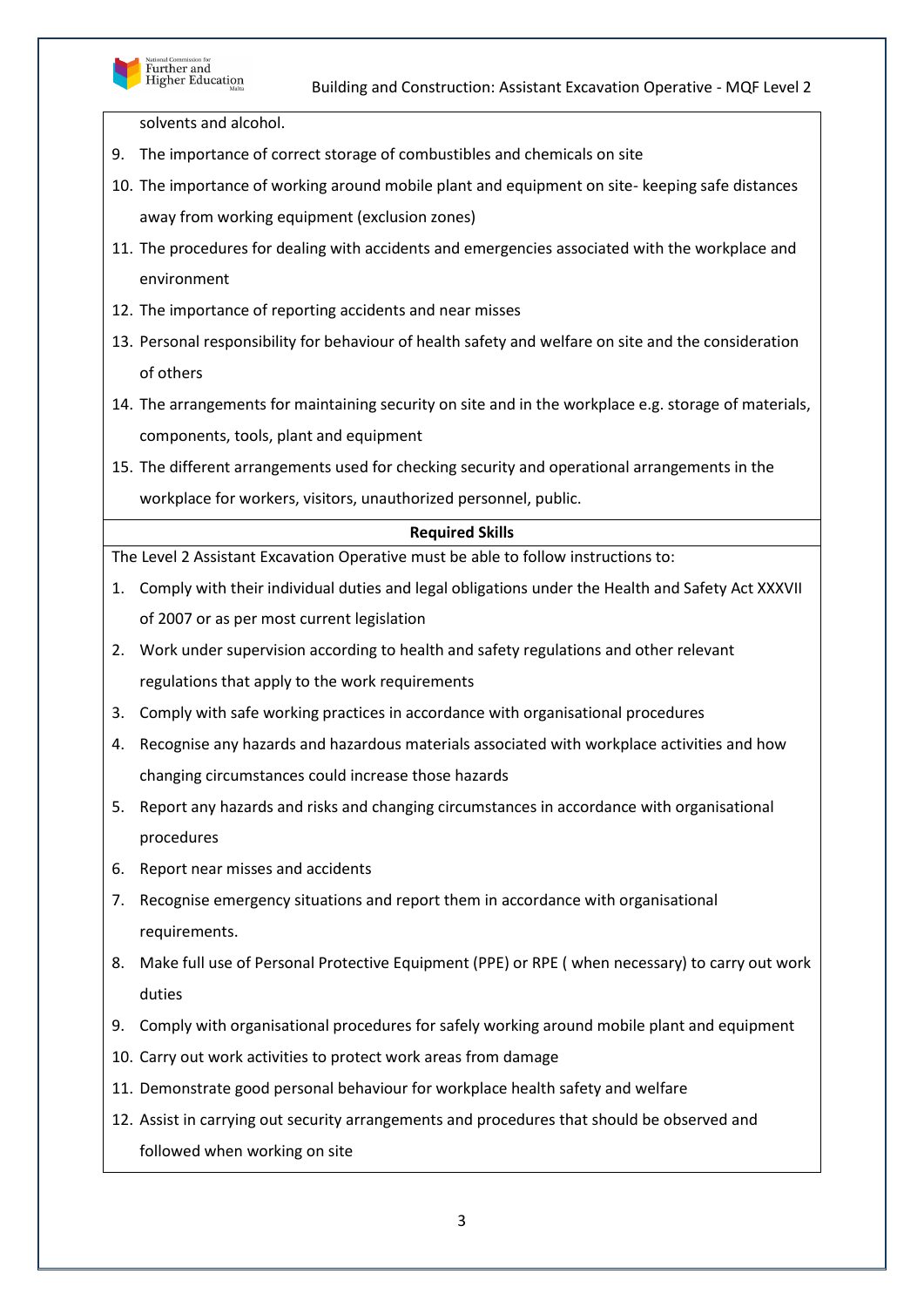

## **EXC22 Assist in protecting services and substructures in the workplace**

This unit lists the knowledge and skills needed by a person holding this position to carry out activities in identifying, locating and protecting sub- structures and utility services prior to and during excavation operations.

On completion of this unit persons carrying out this work will possess the necessary skills and knowledge to select and use tools and ancillary equipment, as well as protection and electronic detection equipment to mark out and locate services, sub-structures and apparatus.

## **Performance Criteria**

The candidate must have the necessary knowledge and skills to:

- 1. Understand given information relating to work area protection
- 2. Follow health and safety work practices
- 3. Use the required resources for the methods of work
- 4. Follow instructions to assist in maintaining the safety and security of services and substructures in the workplace

#### **Required Knowledge**

The Level 2 Assistant Excavation Operative must acknowledge:

- 1. The different types of organisational information –, method statements, risk assessments instructions, procedures, specifications
- 2. The organisational information extracted from method statements, risk assessments, instructions and any work permits, for the control of and the support of excavations
- 3. The organisational procedures for rectifying and reporting any inaccuracies with given information
- 4. Own responsibilities under current legislation and organisational requirements whilst working on site: above and below ground level and working with materials, substances, tools and equipment
- 5. The purpose of Health and Safety Equipment- Personal Protective Equipment (PPE) Respiratory Protective Equipment (RPE) - and the reasons for why and when it needs to be used
- 6. How to respond to emergencies in accordance with organisational procedures such as -fire, spillages, injuries, third party hazards, and other work- related hazards
- 7. The different types of services, plants, and accessories that may be encountered during excavation activities
- 8. The different types of hazards associated with services and equipment and the actions that need to be taken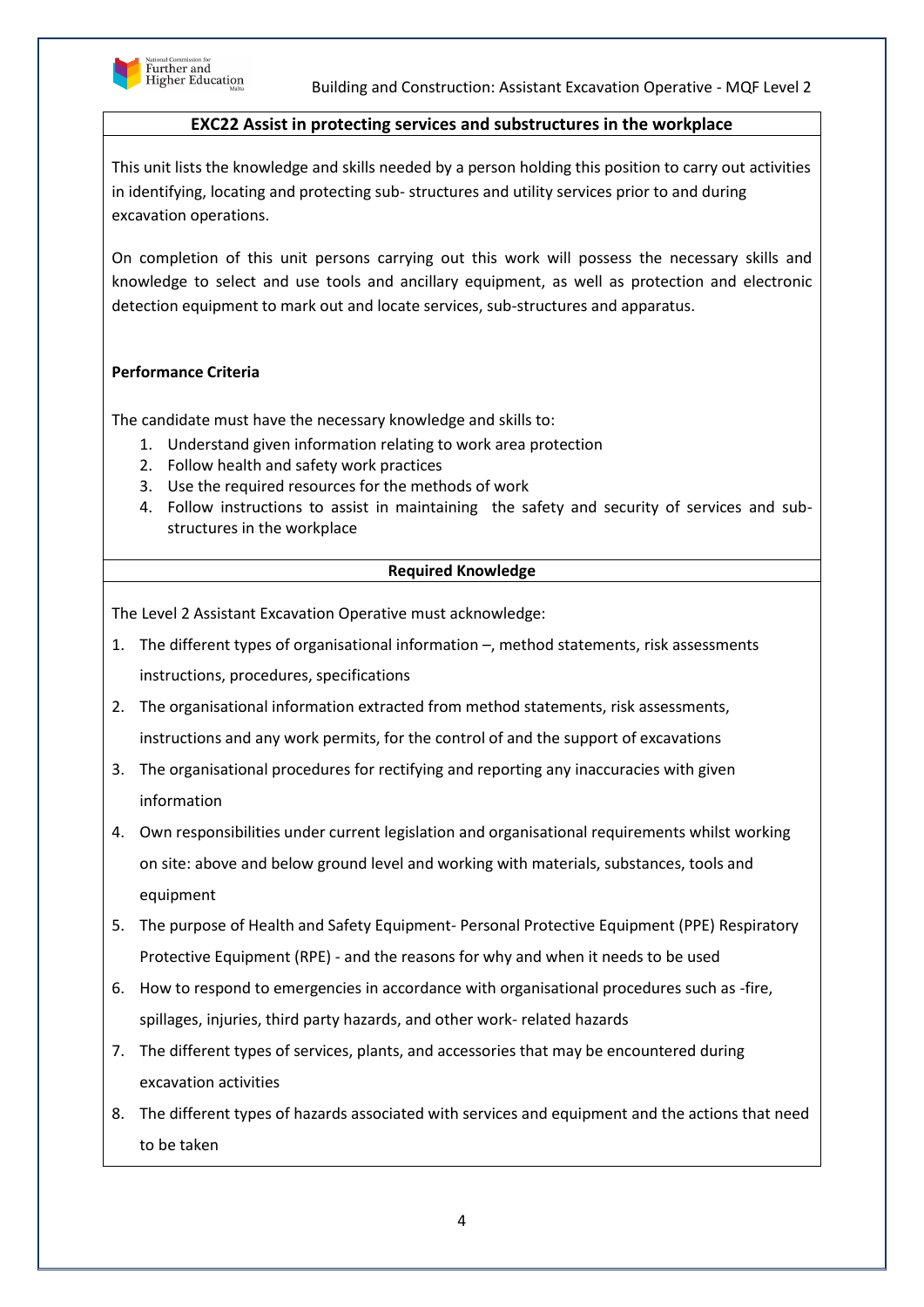

- 9. The risks associated with maintaining the safety of services and sub- structures
- 10. The organisational procedures to be followed if any damage occurs to supply services or sub structures
- 11. The need to protect exposed services during excavation work
- 12. Different methods used for marking out for excavation work to ensure correct identification and location for the excavation activities
- 13. The consequences of incorrect marking out time, labour, wastage of materials
- 14. The reasons why it may be necessary to dig trial holes to locate underground services
- 15. The different types of tools and, equipment required to carry out the work hand tools, portable power tools, and ancillary equipment, marking equipment, electronic detection equipment
- 16. The importance of checking and maintaining tools and equipment for serviceability to carry out protection and excavation activities
- 17. The importance of providing temporary and permanent support for services and sub structures during excavation work activities
- 18. The consequences of leaving supply services and sub-structures unsupported
- 19. The importance of ensuring excavations, service apparatus and sub- structures are maintained and left in a safe and secure state during and on completion of work activities

#### **Required Skills**

- 20. Conform with information acquired from method statements, risk assessments, procedures, specifications, and instructions
- 21. Report any inaccuracies with given information to the appropriate person(s)
- 22. Assist in the use health and safety control equipment, tools and equipment and access equipment in accordance with organisational procedures to carry out protection and excavation activities
- 23. Comply with the use of PPE and RPE equipment to carry out protection and excavation activities and report any damaged equipment
- 24. Follow organisational procedures in case of emergencies, accidents, spillages and equipment failure
- 25. Carry out hazard identification and taking appropriate action within the limits of one's own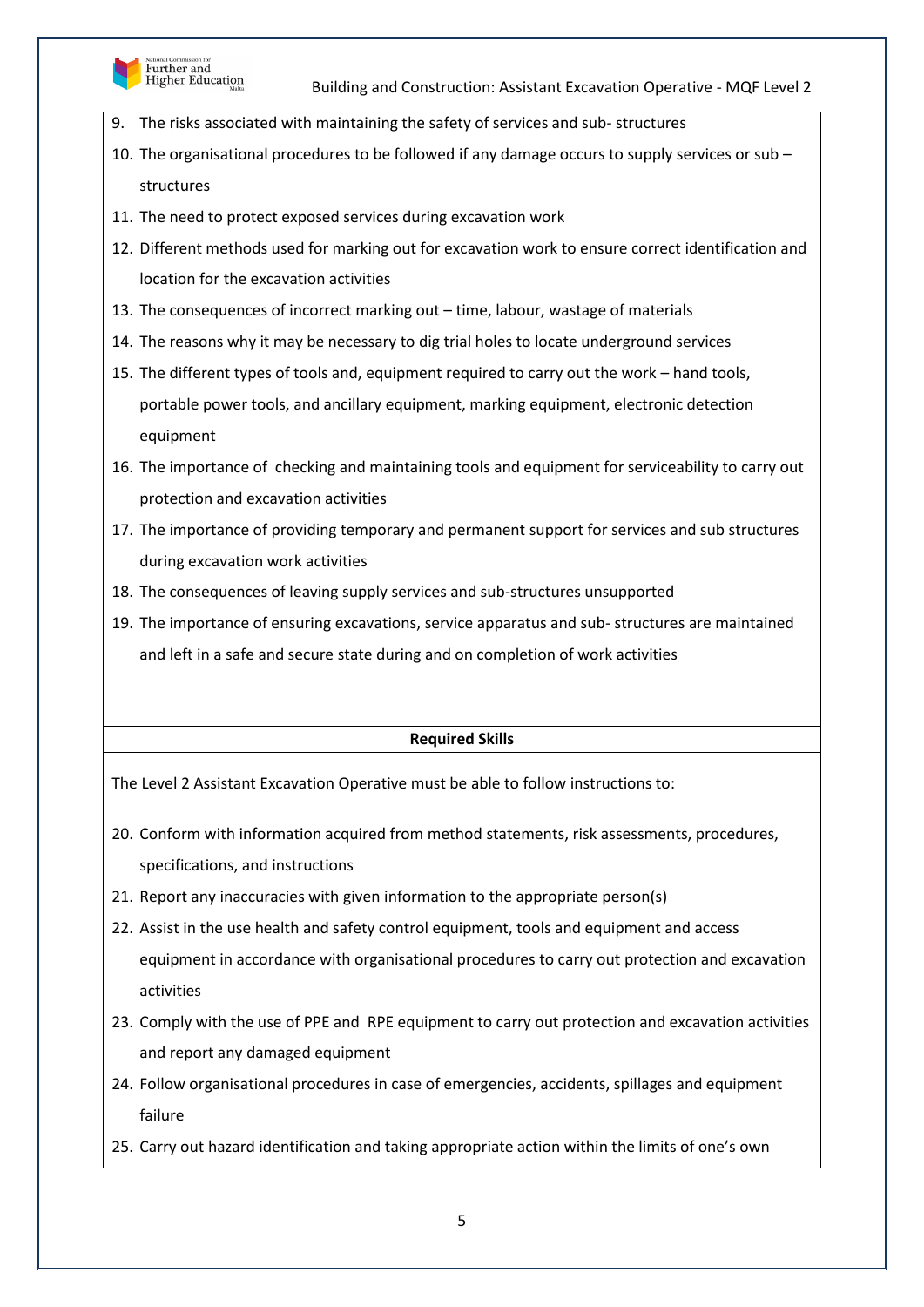

responsibility

- 26. Assist in the checking, using and maintaining of hand tools, portable power tools, pedestrian plant, ancillary equipment and electronic detection equipment, marking equipment
- 27. Assist in identifying position of and location of services and supply services from given information – plans, maps, surface evidence
- 28. Assist in the use of electronic detection equipment for the location of services
- 29. Assist in marking out areas and positions for location of excavation work to be carried out in accordance with organisational procedures
- 30. Assist in reporting any deviations or problems with the position and location of services and structures in accordance with organisational procedures and instructions
- 31. Assist in digging trial holes for the location of services for excavation work
- 32. Assist in protecting work areas and surroundings and install/erect barriers and equipment to protect exposed services, and sub – structures
- 33. Assist with the positioning, installation and removal of excavation support and shoring equipment
- 34. Maintain the condition and security of services, supply services and sub-structures to avoid tampering
- 35. Communicate with colleagues and line management to carry out safe and productive working practices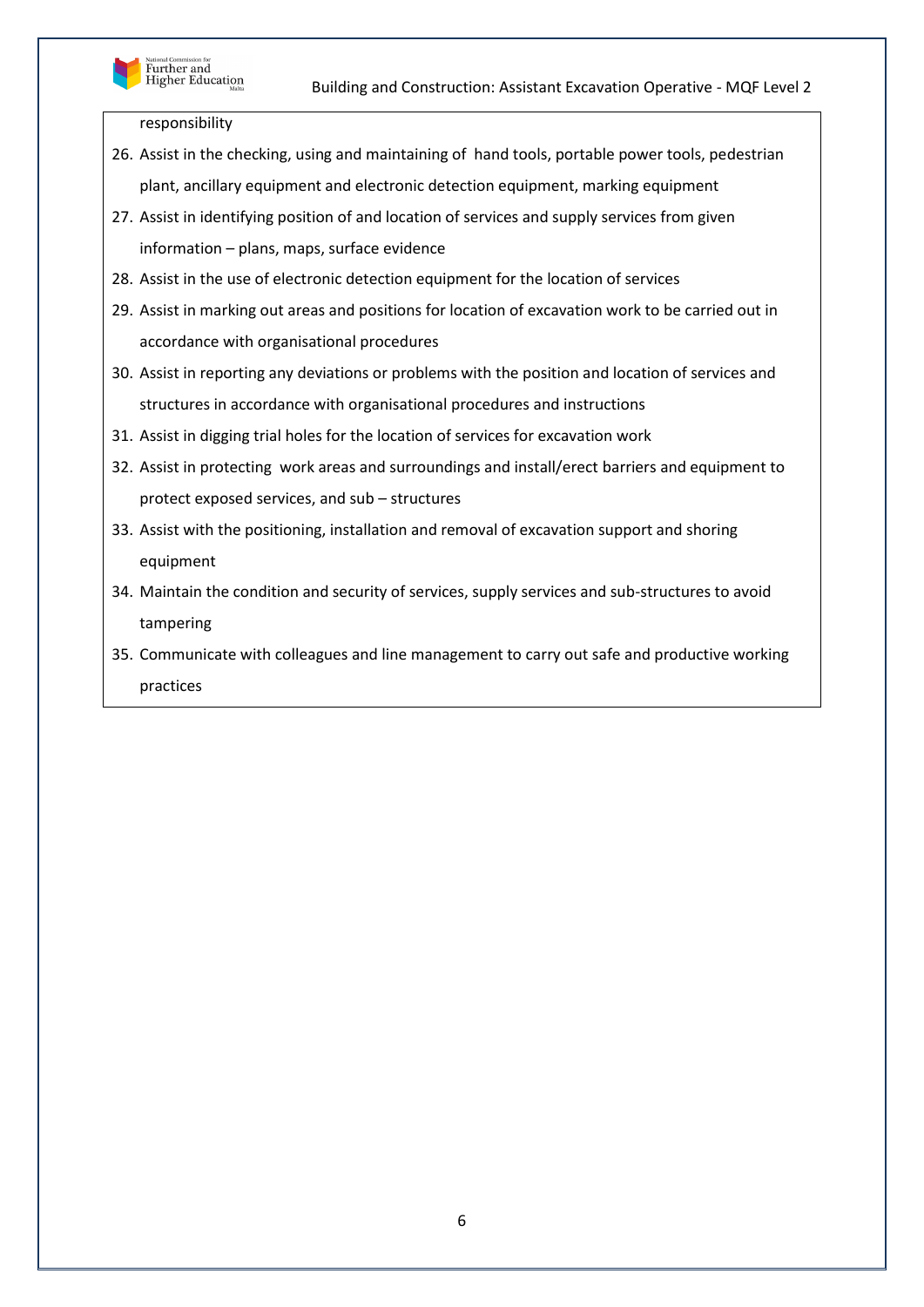

## **EXC23- Operate portable powered plant and equipment in the workplace**

This unit lists the knowledge and skills required by a person holding this position to carry out activities in operating powered plant and equipment in the workplace.

Upon completion of this unit the persons carrying out this work will possess the necessary knowledge and skills to assist in preparing, positioning and setting up the portable powered plant, tools and equipment for work, carry out pre and post use functional checks and operate, use and control the tools and equipment in accordance with work requirements and organisational procedures

#### **Performance Criteria**

The candidate must have the necessary knowledge and skills to:

- 1. Understand given information relating to the requirements for setting up and using powered plant and equipment and portable power tools
- 2. Carry out safe working practices
- 3. Select and maintain portable powered plant and equipment, power source, fuels lubricants and consumables

#### **Required Knowledge**

- 1. The types of information applicable to the operation and use of portable powered plant and equipment - operating instruction manuals, safety literature, risk assessments and organisational instructions
- 2. The health and safety requirements associated with using powered plant and equipment and portable power tools, - e.g. different power sources, attachments
- 3. The protective clothing and equipment to be worn (PPE and RPE)) when using powered plant and portable power tools
- 4. The safety checks that need to be carried out on portable power tools prior to connecting to supply source
- 5. The actions to be taken if powered plant equipment and power tools are found to be faulty or defective
- 6. The different types of powered plant, portable plant and attachments and how they are prepared and set up for use
- 7. The requirements for power supply cables, routing of cables, water hoses, their lengths and position
- 8. Methods and requirements for fitting drill bits, tooling, and attachments
- 9. Methods and safety requirements for the fitting of abrasive wheels
- 10. Operating procedures for starting and stopping different power sources engines; pneumatic, hydraulic, electrical and cordless powered tools
- 11. The necessary precautions to be taken to prevent injury when using hand held portable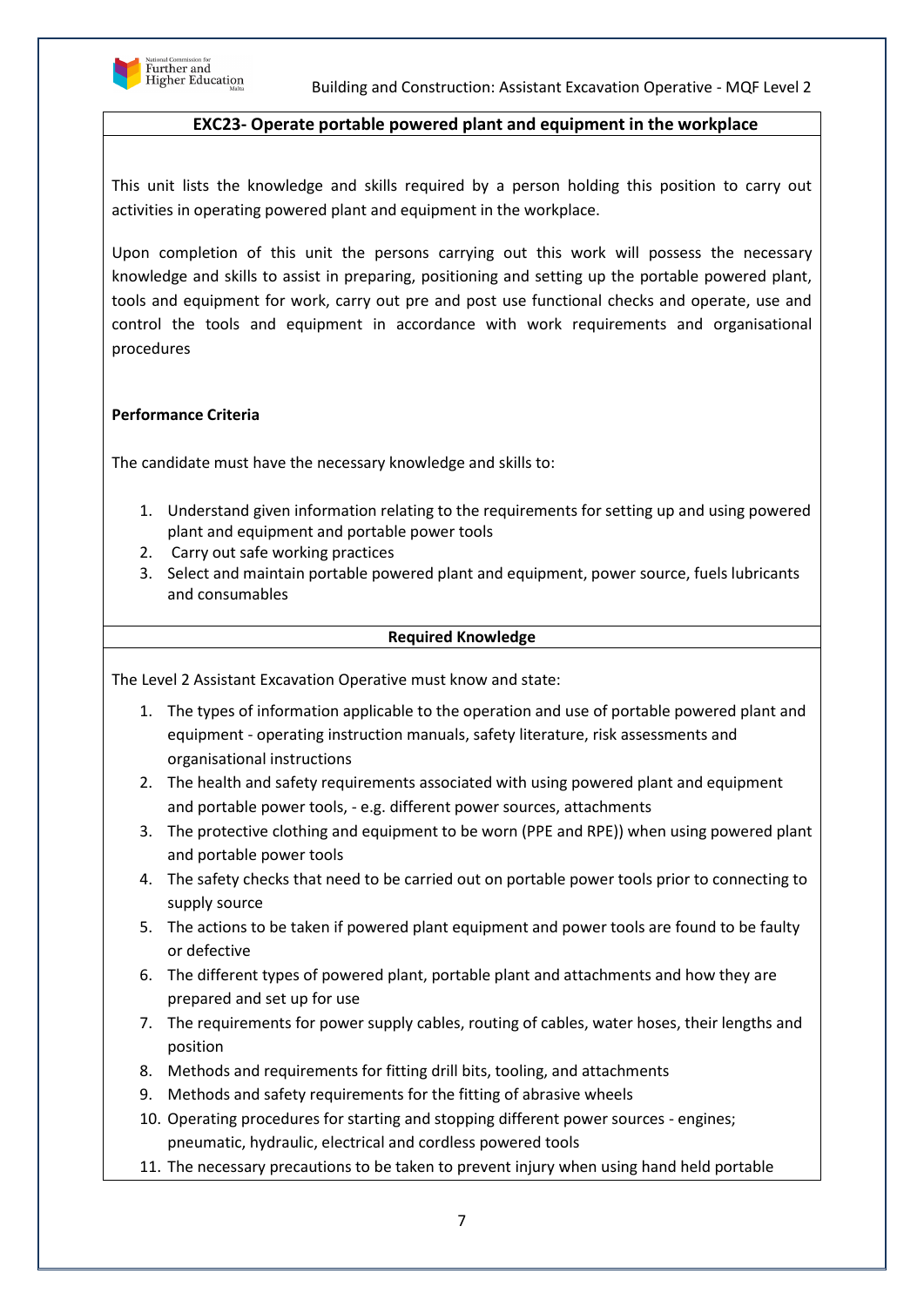

power tools

- 12. The basic machine operator maintenance requirements for powered plant and power tools and equipment
- 13. Different types of fuels, lubricants and coolants used on powered plant and equipment
- 14. The reasons for identifying, selecting and using the correct item of powered plant and equipment/portable power tool to carry out the work requirements

## **Required Skills**

- 1. Conform to organisational instructions and procedures and risk assessments related to the work to be undertaken.
- 2. Use the correct PPE and RPE when operating plant, equipment and portable power tools
- 3. Assist in carrying out functional and safety checks of plant equipment and portable power tools and equipment prior to use
- 4. Reporting faults and defects with plant and equipment in accordance with organisational procedures
- 5. Assist in selecting, preparing and setting up powered plant and portable power tools, equipment and their associated cables/hoses, tooling for work activities
- 6. Assist in removing and fitting abrasive wheels and discs, securing accessories and tool attachments
- 7. Assist in carrying out pre and post start checks on powered plant equipment and portable power tools
- 8. Assist in operating powered plant and equipment and portable power tools safely to carry out work activities
- 9. Assist in replenishing fuels, lubricants and fluids in accordance with operating and maintenance requirements
- 10. Assist in carrying out basic operator maintenance to plant equipment, portable power tools and attachments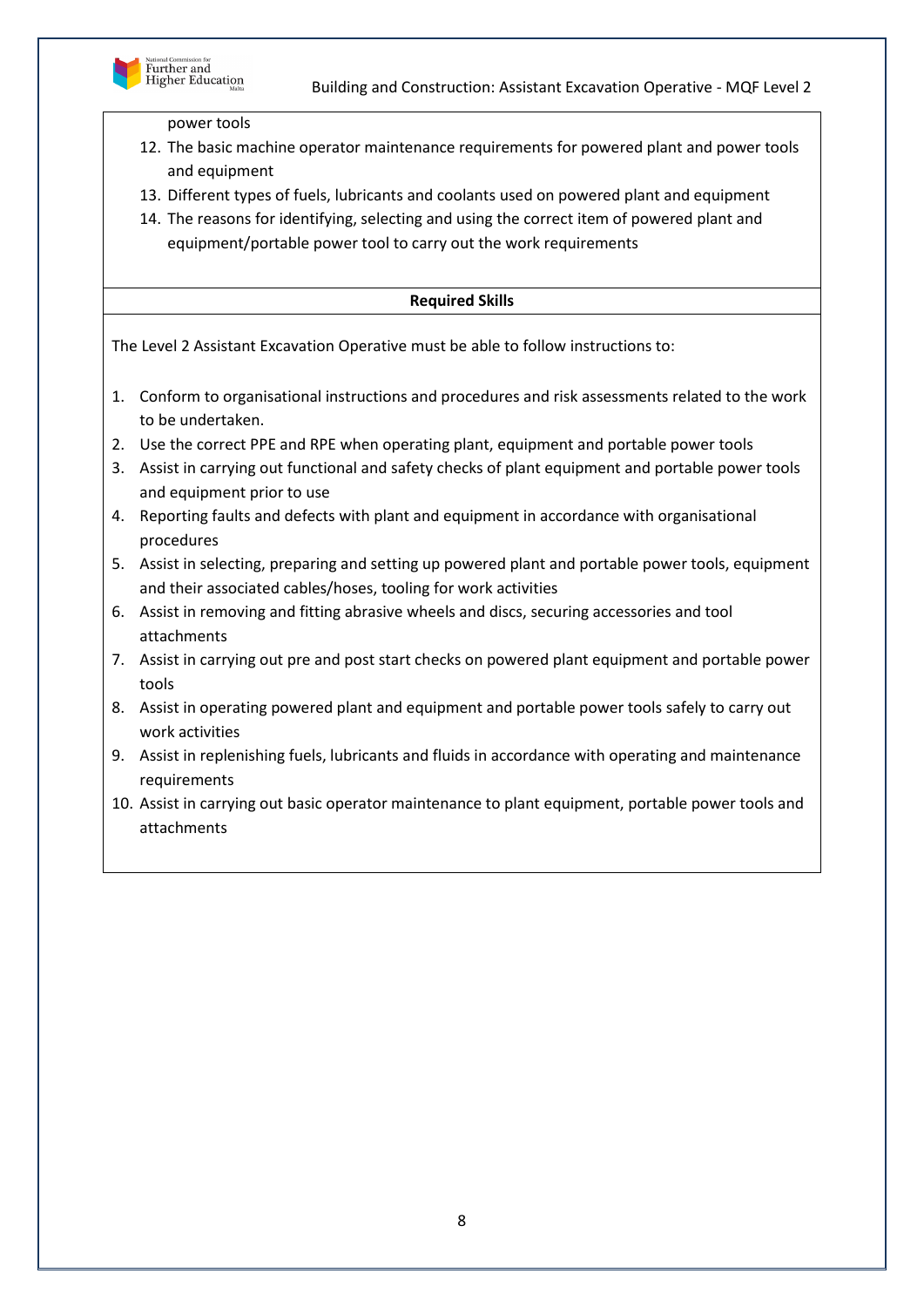

## **EXC24 Assist in manually excavating ground and surfaces to form holes and trenches**

This unit lists the knowledge and skills required by a person holding this position to assist in carrying out activities in excavating ground and materials by manually forming holes and trenches.

Upon completion of this unit the persons carrying out this work will possess the necessary skills and knowledge to assist in selecting tools and equipment to excavate holes and trenches (manual digging) safely including assisting in digging around utility services in accordance with work requirements and organisational procedures

## **Performance Criteria**

The candidate must have the necessary knowledge and skills to:

- 1. Understand given information relating to the excavation work
- 2. Adopt safe working practices
- 3. Select resources, tools and equipment for the manual excavation of holes and trenches
- 4. Store and handle materials and equipment in a safe manner
- 5. Assist in forming and finishing excavations by manual methods
- 6. Conform to organisational instructions to carry out work efficiently and to specification

## **Required Knowledge**

- 1. The organisational information extracted from: method statements, risk assessments, instructions and procedures, permits, for the control and the support of excavations
- 2. Own responsibilities under current legislation and organisational requirements whilst working: on site, above and below ground level, with materials, substances, tools and equipment.
- 3. The purpose and reason for health and safety equipment and the reasons why and when it needs to be used –personal protective equipment (PPE) respiratory protective equipment (RPE)
- 4. The potential hazards and risks associated with carrying out manual excavation work, working at ground and below ground level, temporary works areas, confined and restricted spaces and the appropriate action to be taken
- 5. Organisational procedures for responding to emergencies -fire, spillages, injuries and other work- related hazards and emergencies
- 6. The different types of tools and, equipment required to carry out the excavation work hand tools, portable power tools and ancillary equipment
- 7. The reasons for and how to protect the work area from damage e.g.  $-$  erecting barriers, sheeting, netting and warning notices for workplace occupational activities, proximity hazards and varying weather conditions
- 8. Procedures for using resources efficiently and for reporting problems associated with them
- 9. How to calculate basic measurement quantity, length, depth, area, marking out, and wastage associated with the methods to excavate manually
- 10. How to Identify and locate utility services and protect them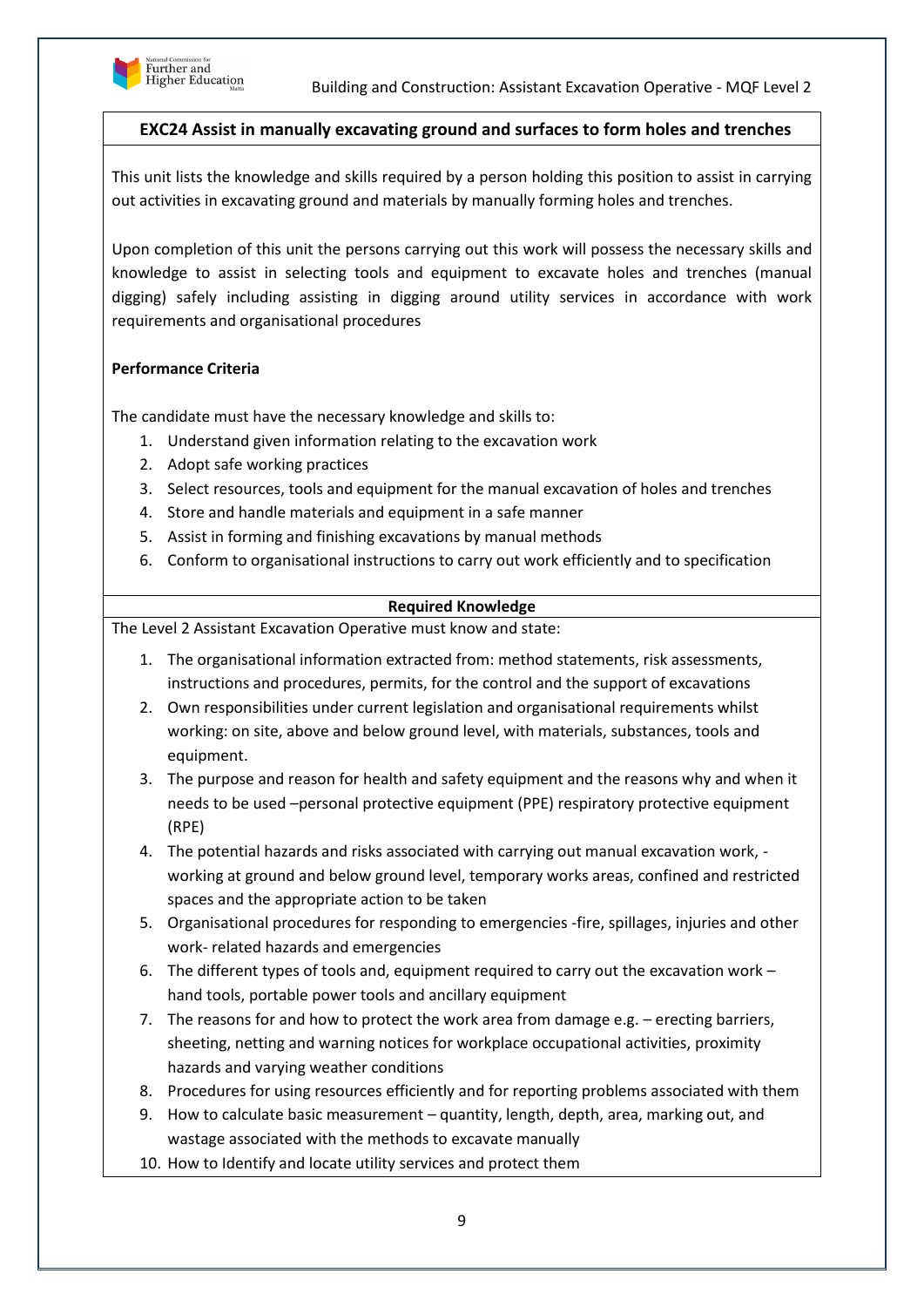

- 11. How to excavate ground structures manually and avoid damage to service apparatus and sub-structures
- 12. The different types and uses of hand tools, portable power tools and equipment for the excavation work to be carried out
- 13. Methods for positioning securing and removing excavation supports
- 14. Reasons for disposing of and storing excavated materials for re-use
- 15. The needs of other occupations and the importance of communications with colleagues and other occupations when carrying out manual excavating activities
- 16. How the methods of work are applied to enable the work to be carried out efficiently and productively to specification
- 17. Procedures for dealing with problems which could affect the work programme

## **Required Skills**

- 1. Conform with information from method statements, risk assessments, organisational procedures, specifications, instructions, permits and good industry practice
- 2. Follow organisational requirements for current legislation and official guidance
- 3. Assist in the use of health and safety control equipment, tools and equipment and access equipment in accordance with organisational procedures
- 4. Identify, and use PPE, RPE equipment to carry out manual excavation activities
- 5. Protect the work area and surroundings and install/erect physical barriers to assist and carry out safe excavation activities
- 6. Assist with the installation and removal of excavation safety and support equipment
- 7. Check, use and maintain hand tools, portable power tools, pedestrian plant and ancillary equipment
- 18. Select and use the correct hand tools, portable power tools and equipment for the excavation work to be carried out
- 8. Assist in preparing, measuring and marking out areas of ground for excavation activities
- 9. Work safely in confined and restricted spaces
- 10. Abide by organisational emergency response procedures -fire, spillages, injuries and other work- related hazards and emergencies
- 11. Excavate holes and trenches and finish to specification using hand tools portable power tools, pedestrian plant and ancillary equipment
- 12. Work with, and in the vicinity of plant machinery and equipment and vehicles
- 13. Handle and remove materials and components safely and storing and disposing of them for waste and re-use
- 14. Maintain a clean and tidy work area
- 15. Report any problems or hazards associated with the excavation activities
- 16. Communicate with colleagues and superiors to carry out efficient and productive working practices
- 17. Assist in securing the excavation work area during and on completion of work activities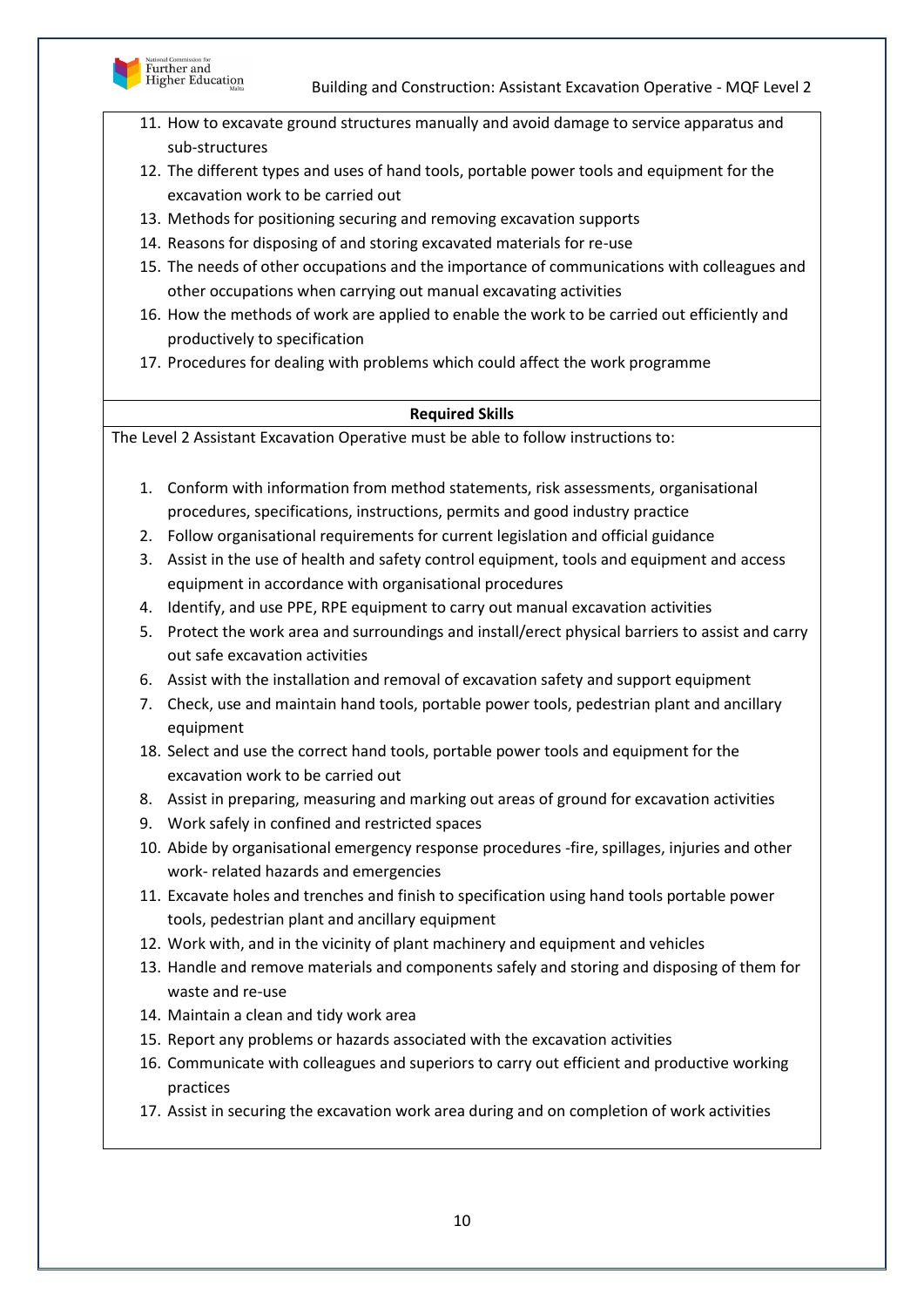

## **EXC25 Assist in manually re-instating excavated surfaces, holes and trenches**

This unit lists the knowledge and skills needed by a person holding this position to carry out activities in excavating ground and materials by re- instating holes and trenches under supervision.

Upon completion of this unit the persons carrying out this work will possess the necessary skills and knowledge to select tools and equipment to re- instate holes and trenches manually safely including digging, placing and backfilling materials and finishing surfaces in accordance with work requirements and organisational procedures.

## **Performance Criteria**

The candidate must have the necessary knowledge and skills to:

- 1. Understand given information relating to the re instatement of excavations
- 2. Understand, follow and adopt safe working practices
- 3. Follow instructions to select resources for the manual re- instatement of holes and trenches
- 4. Safely store and handle materials and equipment
- 5. Re-instate and finish excavations by manual methods under supervision
- 6. Conform to organisational instructions to carry out work efficiently and to specification

## **Required Knowledge**

- 1. The different types of organisational information –, method statements, risk assessments, oral and written instructions, procedures, specifications, good industry practice
- 2. The organisation's rectifying and reporting procedures of inappropriate/inaccurate information
- 3. The explained organisational information extracted from: method statements, risk assessments, instructions and procedures, permits, for the control of excavations, reinstatement and temporary support of excavations
- 4. Their own responsibilities under current legislation and organisational requirements whilst working: on site, above and below ground level, with materials, substances, tools and equipment, storing of materials and equipment by manual handling and use of lifting and handling equipment. and access equipment
- 5. The purpose of health and safety equipment and the reasons for why and when it needs to be used –Personal Protective Equipment (PPE) and Respiratory Protective Equipment (RPE)
- 6. The potential hazards and risks associated with carrying out re- instatement work manually working at ground level and below ground level, temporary works areas, confined and restricted spaces
- 7. Procedures and methods for working safely in confined and restricted spaces
- 8. Organisational procedures for responding to emergencies -fire, spillages, injuries and other work- related hazards and emergencies
- 9. The different types of tools and, equipment required to carry out the re- instatement work hand tools, portable power tools and ancillary equipment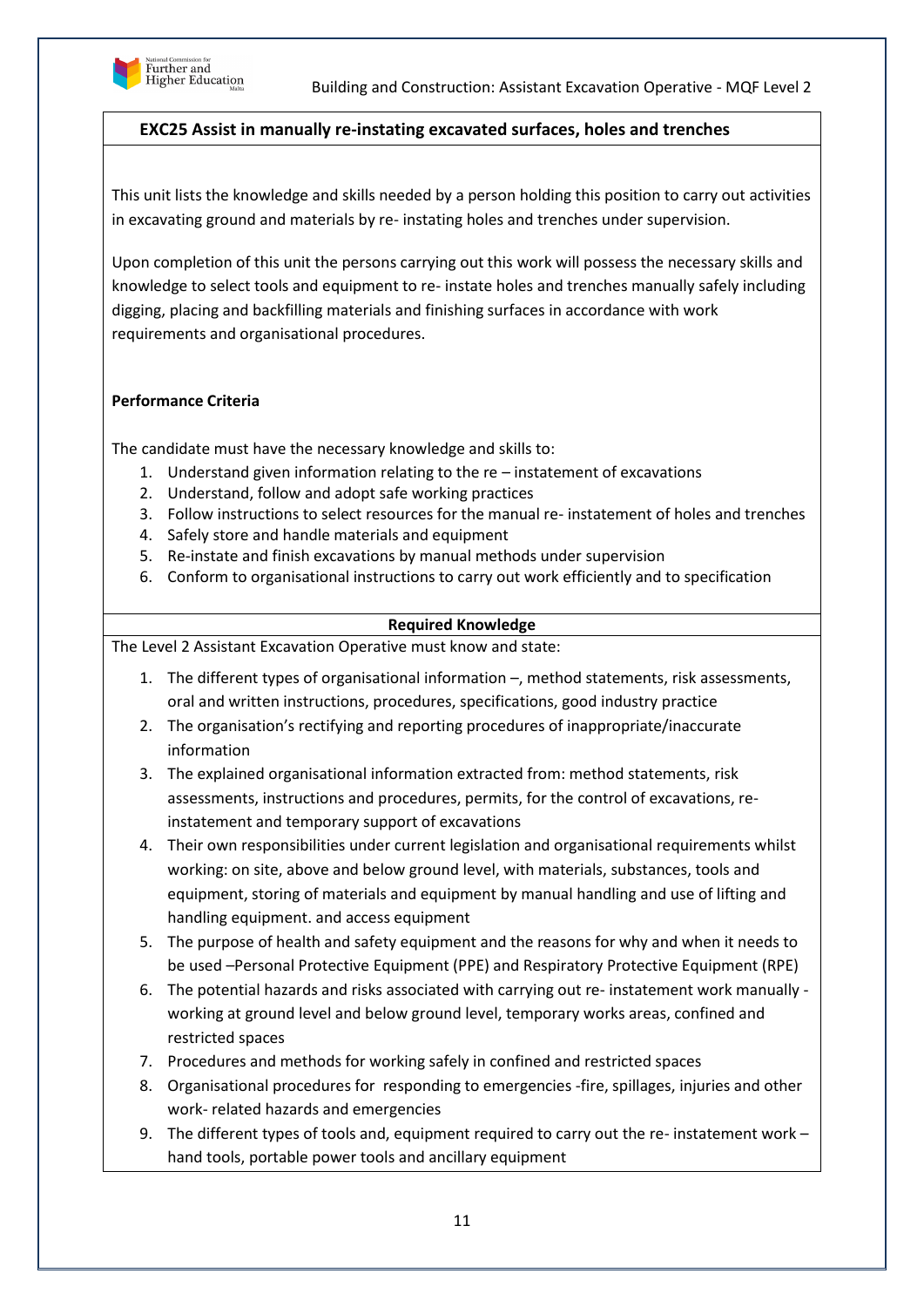

- 10. How to check and maintain tools and equipment to carry out re- instatement activities
- 11. The explained reasons for and how to protect the work area from damage erecting barriers, sheeting, netting and warning notices for workplace occupational activities, proximity hazards, third party hazards and varying weather conditions
- 12. The different types of materials required for carrying out re- instatement work new and reusable materials
- 13. The types of materials used in excavations and re- instatement and defects associated with them – backfill, sub- base, road base and paved surfaces
- 14. The workplace procedures to use the resources efficiently and to report problems associated with them
- 15. Methods for positioning securing and removing excavation supports
- 16. Reasons for storing and disposing of surplus materials
- 17. The needs of other occupations and the importance of communications with colleagues and other occupations when carrying out re - instatement activities
- 18. The principles and methods that need to be complied with for the re- instatement work to be carried out according to instructions
- 19. The organisational procedures for dealing with problems which could affect the work programme

## **Required Skills**

- 1. Conform with information from method statements, risk assessments, organisational procedures, specifications, instructions
- 2. Follow organisational requirements, official guidance, and good industry practice
- 3. Use health and safety control equipment, tools, equipment and access equipment in accordance with organisational procedures
- 4. Assist in Identifying, selecting and using PPE, RPE equipment to carry out re- instatement activities
- 5. Assist in protecting the work area and surroundings and install/erect physical barriers to assist and carry out safe excavation and re- instatement activities
- 6. Assist with and/or position, install and remove excavation safety support equipment
- 7. Check, use and maintain hand tools, portable power tools, pedestrian plant and ancillary equipment
- 8. Prepare, measure and mark out areas of ground for re-instatement activities
- 9. Assist in carrying out preparation procedures for re-instatement of excavations in accordance with organisational and statutory procedures
- 10. Use hand tools portable power tools, pedestrian plant and ancillary equipment to carry out re- instatement activities
- 11. Carry out the laying and compaction procedures of the materials for re- instatement following instructions and under supervision
- 12. Work with, and in the vicinity of, plant machinery and equipment and vehicles
- 13. Handle and remove materials and components safely and store and dispose of them for waste and re-use
- 14. Maintain a clean and tidy work area